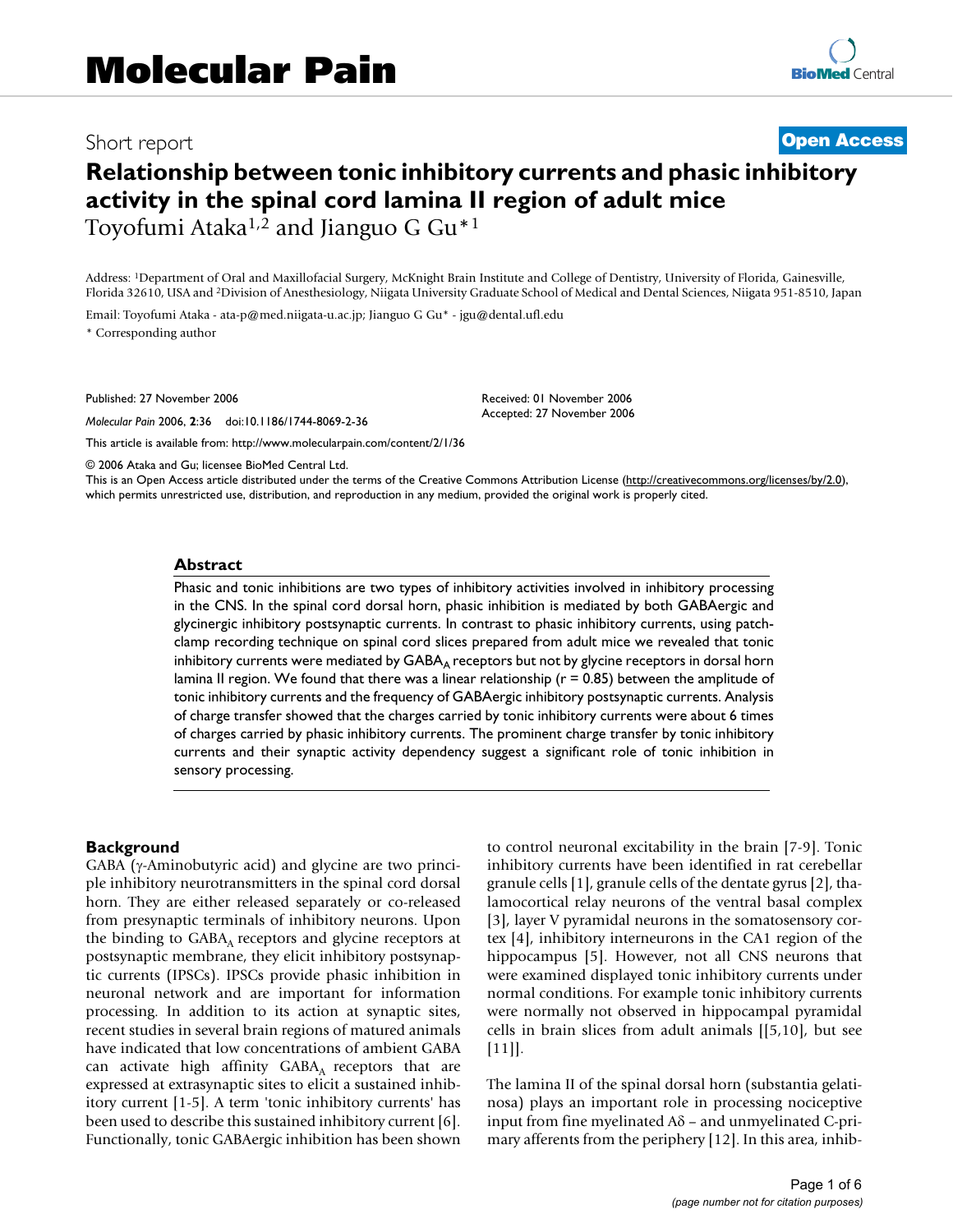itory neurons produce feedback and feed-forward inhibition to control nociceptive input, and a reduction of inhibitory activity in lamina II can result in central sensitization [13,14]. Previous studies on inhibitory controls in the spinal cord dorsal horn have been mainly focused on inhibitory postsynaptic currents, i.e. phasic inhibition. Little is known about whether tonic inhibitory currents are present in this region and if so, whether tonic inhibitory currents are mediated by GABA receptors and/or glycine receptors.

## **Materials and methods**

The methods for preparing thick adult mouse spinal cord slices, as well as blind whole-cell patch-clamp recording techniques, have been described previously [15]. In brief, transverse spinal cord slices (500–600 µm in thickness) were prepared from L5 spinal cords of adult mice (Harlan, IN, USA) aged between 6 and 9 weeks. In each experiment, a spinal cord slice was transferred to a recording chamber (volume of 0.5 ml). The slice was supported at the bottom by a nylon mesh in the recording chamber. The slice was superfused with Krebs solution at flow rate of 10 ml/min. The Krebs solution contained (in mM): NaCl 117, KCl 3.6, CaCl<sub>2</sub> 2.5, MgCl<sub>2</sub>, 1.2, NaH<sub>2</sub>PO<sub>4</sub> 1.2, NaHCO<sub>3</sub> 25, and glucose 11. The solution was equilibrated with 95%  $O_2$  and 5%  $CO_2$ , maintained at room temperature (22°C), and the pH of the Krebs solution was 7.35. Under a dissecting microscope with 40× magnification, lamina regions were identified based on morphological features. The lamina II was clearly discernible as a relatively translucent band across the superficial dorsal horn. Under visual guidance, the patch electrode was inserted vertically into the lamina II.

Whole-cell patch-clamp recordings were made from lamina II neurons with electrodes (5~10 MΩ) filled with an internal solution containing (in mM): K-gluconate 120, KCl 20, MgCl<sub>2</sub> 2, Na<sub>2</sub>ATP 2, NaGTP 0.5, HEPES 20, EGTA 0.5, and pH 7.2 adjusted with NaOH. Signals were amplified and filtered at 2 kHz and sampled at 5 kHz (Axopatch 200B). Spontaneous inhibitory postsynaptic currents (sIPSCs) were recorded with cells being held at 0 mV. Each recording was performed on a cell in a fresh slice without prior application of any agonist or antagonist. Isolation of GABAergic sIPACs was accomplished by including  $2 \mu M$ strychnine in the bath solution. Tonic inhibitory currents were revealed following the application of 20  $\mu$ M bicuculline for a period of 3 min. All compounds tested were applied through the bath solution at a flow rate of 10 ml/ min. Analysis of sIPSCs, including threshold setting and peak identification criteria, were performed according to a method previously described [15]. Decay time constant (τ) of sISPCs was analyzed using Clampfit 9 (Axon Instruments, Inc., Sunnyvale, CA, USA). sIPSC frequency, amplitude, and average charge transfer  $(Q_{\text{sIPSCs'}})$  integrated

area under sIPSCs) were analyzed using Mini Analysis Program (Synaptosft, Inc., Decatur, GA, USA). Charge transfer  $(Q_{PC})$  associated with sIPSCs in a given time (t) was calculated using the equation  $Q_{PC} = f \times Q_{sIPSCs} \times t$ , where f is the frequencies (Hz) of sIPSCs,  $Q_{\text{sIPSCs}}$  is the average charge transfer per sIPSC during a 60-s baseline recording, and t is the duration (60 s), respectively. The charge transfer associated with tonic currents was calculated according to the equation:  $Q_{TC} = I_{TC} \times t$ , where  $Q_{TC}$  is the charge transfer produced by tonic currents,  $I_{TC}$  is the current amplitude at steady-state, and t is time (60 s). Unless otherwise indicated, data represent Mean ± SEM, Student's *t*-tests were used for statistical comparison, and significance was considered at the *P* < 0.05 level.

## **Results**

Under our voltage-clamp condition with cells being held at 0 mV, spontaneous inhibitory postsynaptic currents (sIPSCs) recorded from lamina II neurons were outward currents, and spontaneous excitatory postsynaptic currents (sEPSCs) were not detectable because the holding potential of 0 mV is at the reversal potential for sEPSCs. Phasic inhibitory activities (or sIPSCs) showed three types, rapid, slow, and mixed types, based on the kinetics of their decay phases. When these different types of sIPSCs are integrated together, it yields an sIPSC that best fits into a two-exponential equation (Figure 1A). Following the application of 2 µM strychnine to block glycine receptors, rapid type of sIPSCs disappeared but slow sIPSCs remained. When bath solution contained 20 µM bicuculline but not strychnine, only rapid type of sIPSCs could be observed (Figure 1A). All sIPSCs could be completely blocked in the presence of both bicuculline  $(2 \mu M)$  and strychnine (20 µM, not shown).

Application of 20 µM bicuculline not only inhibited slow types of sIPSCs, but also caused a shift of baseline holding current (Figure 1B). The shift of baseline hold currents represents the presence of tonic inhibitory currents mediated by  $GABA_A$  receptors [6]. The amplitudes of the tonic inhibitory currents revealed by bicuculline were  $8.4 \pm 0.7$ pA (n = 30, Figure 1D). After washing off bicuculline, hold currents returned to the baseline levels.

Glycinergic inhibitory postsynaptic currents contributed to phasic inhibitory activity in lamina II region, and application of glycine receptor antagonist strychnine  $(2 \mu M)$ blocked glycinergic sIPSCs. However, there was no significant change of baseline holding currents following the application 2  $\mu$ M strychnine (Figure 1C). The baseline holding currents were  $-0.3 \pm 0.5$  pA (n = 6) in lamina II, not significantly different from the baseline noise level (Figure 1D). These results suggested that glycine receptors did not significantly account for the tonic inhibitory currents in dorsal horn lamina II neurons of adult mice.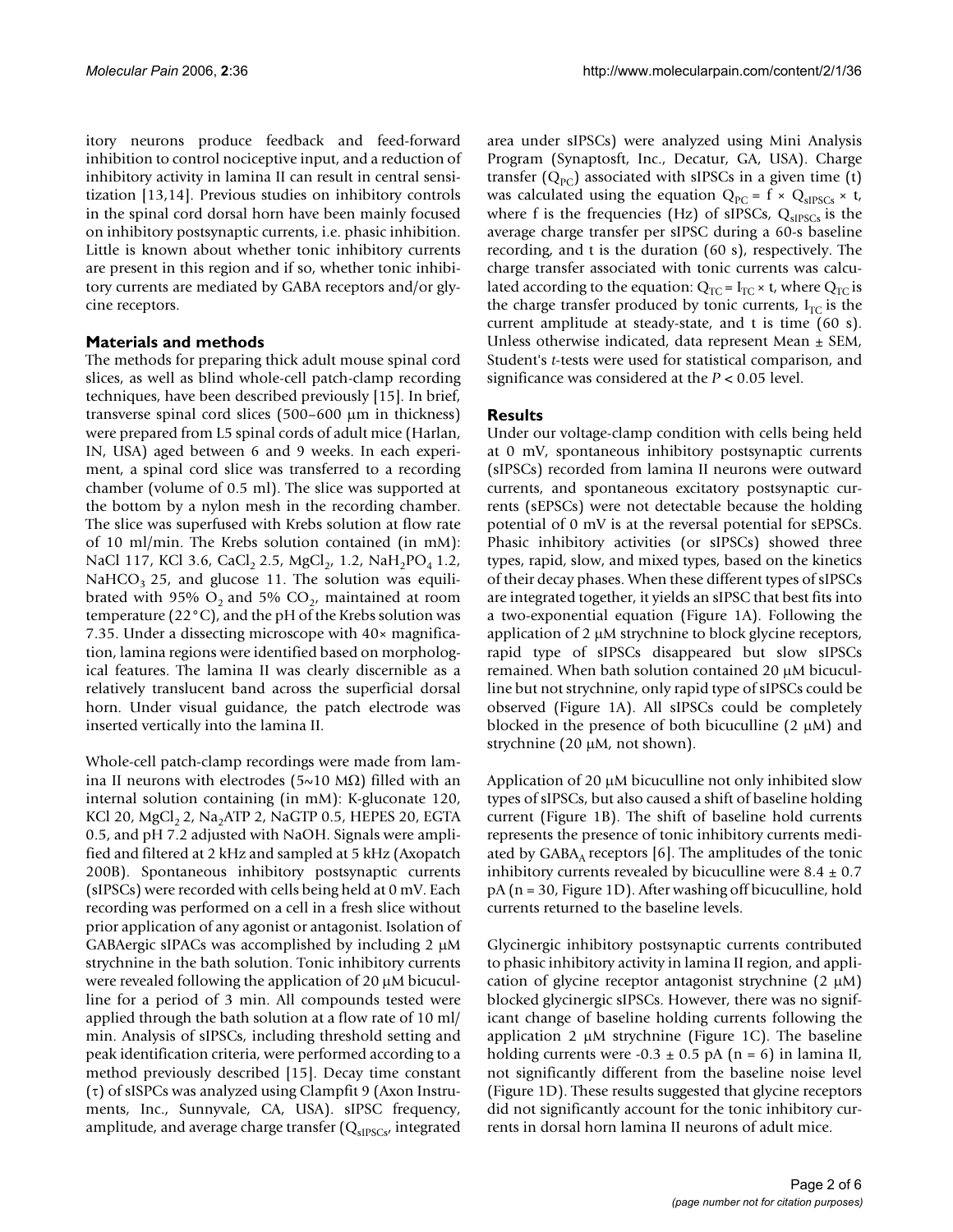

#### Figure 1

**Revealing tonic inhibitory currents in lamina II neurons of adult mice**. A). Traces on the left side show sIPSCs recorded in normal bath solution (control), following the applications of either 2  $\mu$ M strychnine (Stry) or 20  $\mu$ M bicuculline (Bic). Traces on the right side are the average of 100 sIPSCs. τ is time constant for averaged trace. B). Sample trace (top panel) shows the shift of baseline holding current following the application of 20  $\mu$ M bicuculline. The lower traces show at an expanded scale the baselines before and during bicuculline application as well after wash off bicuculline. C). Sample trace shows that application of strychnine (2 µM) inhibited some sISPCs but did not affect baseline holding current. D). Bar graph shows pooled results of baseline shift following the application of either 20  $\mu$ M bicuculline (n = 30) or 2  $\mu$ M strychnine (n = 6). Bicuculline or strychnine was applied for 3 min in each experiment.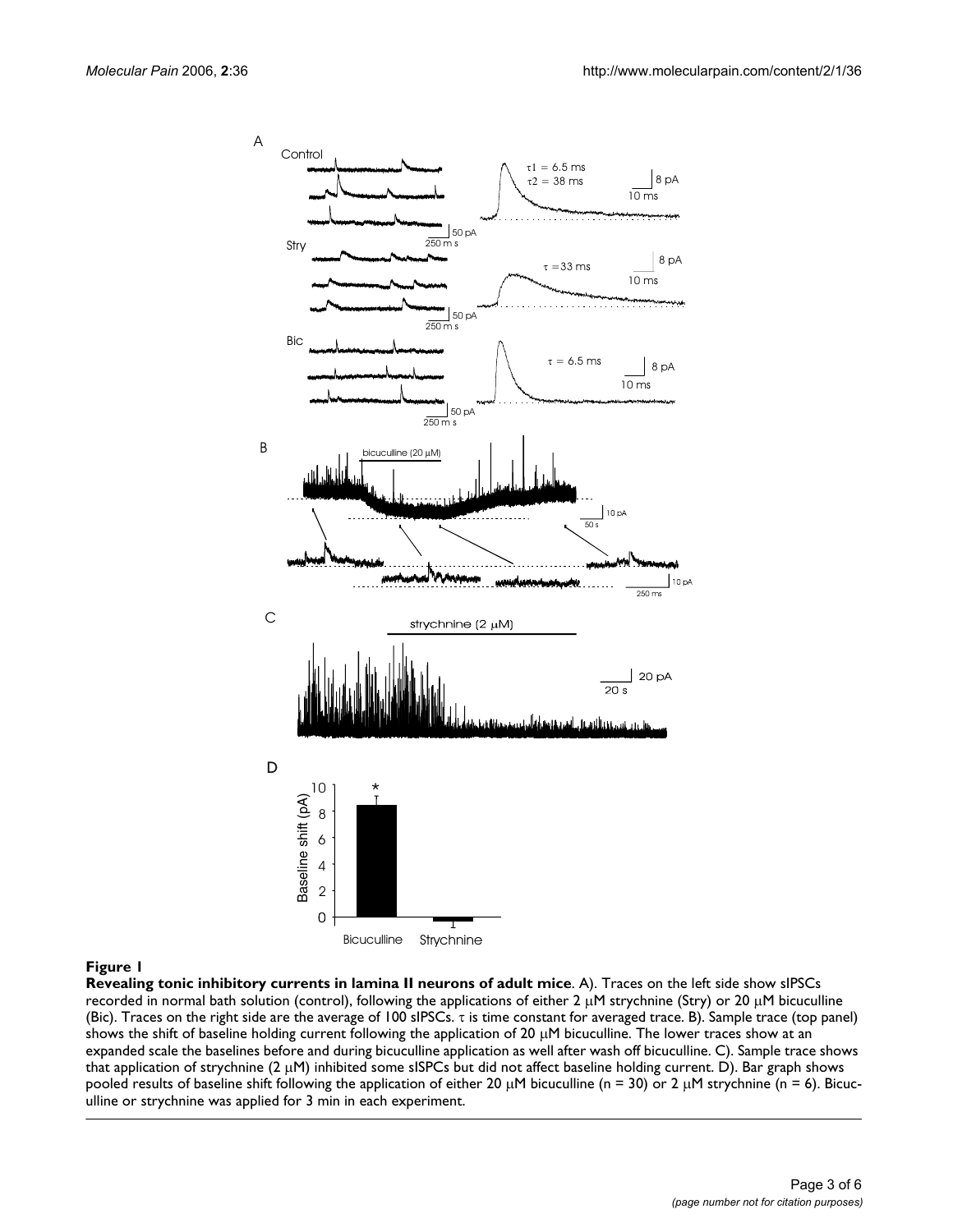Amplitude of tonic inhibitory currents showed large variations among different recordings. One possible cause of this variation might be due to the differences of resting membrane potentials of these neurons. Therefore, we measured resting membrane potentials of each recorded neurons and plotted amplitudes of tonic inhibitory currents against resting membrane potentials of each recording. No relationship was found between tonic inhibitory current amplitudes and resting membrane potentials (r = 0.27, n = 30, Figure 2A). We determined whether amplitude of tonic inhibitory currents were in proportional to inhibitory synaptic inputs by plotting tonic inhibitory current amplitude against sIPSC frequency. We also did not find a strong association between the amplitudes of tonic inhibitory currents and the frequency of total sIPSCs  $(r = 0.5, n = 30,$  Figure 2B).

Total sIPSCs in the spinal cord dorsal horn included both glycinergic and GABAergic inhibitory synaptic activity. We isolated  $GABA_A$  receptor-mediated sIPSCs from total sIP-SCs by including 2  $\mu$ M strychnine in bath solution. Under this condition, glycine receptor-medicated sIPSCs were completely abolished. We then applied  $20 \mu$ M bicuculline to reveal tonic currents, and we found that neurons receiving higher frequency of GABAergic synaptic inputs usually had larger amplitudes of tonic inhibitory currents (Figure 3A), and neurons receiving lower frequency of GABAergic synaptic inputs usually had smaller amplitudes of tonic inhibitory currents (Figure 3B). There was a good linear relationship between the amplitude of GABAergic tonic inhibitory currents and the frequency of GABAergic IPSCs  $(r = 0.8515, n = 14, Figure 3C).$ 

Charge transfer through  $GABA_A$  receptors is a measure of inhibition for both phasic and tonic inhibitory currents. We determined charge transfer carried by phasic inhibitory currents and by tonic inhibitory currents in a period of 60 sec recording (Figure 4A). Charge transfer was  $1.5 \pm$ 0.31 pC ( $n = 44$ ) for the total phasic currents mediated by both GABAergic and glycinergic inhibitory postsynaptic currents (Figure 4B). On the other hand, charge transfer was  $8.7 \pm 0.89$  pC (n = 44) for tonic inhibitory currents mediated by  $GABA_A$  receptors, and was about 6 times of the total charge transfer mediated by both GABAergic and glycinergic inhibitory postsynaptic currents (Figure 4B).

#### **Discussion**

Using spinal cord slice preparations from adult mice, the present study shows that tonic inhibitory currents are present in lamina II of the dorsal horn and was solely mediated by  $GABA_A$  receptors, that the extent of tonic inhibition is proportional to GABAergic inhibitory synaptic activity, and that tonic currents transfer charges substantially higher than phasic currents. The results provide



#### Figure 2

**Lack of correlation between tonic inhibitory currents and resting membrane potentials as well as between tonic inhibitory currents and total sIPSC activity**. A). Graph shows a plot of tonic inhibitory currents against membrane potentials for each recorded neuron ( $n = 30$ ). B). Graph shows a plot of tonic inhibitory current against sIPSC frequency ( $n = 30$ ). Tonic inhibitory currents were revealed by the applications of 20  $\mu$ M bicuculline. Both resting membrane potentials and sIPSCs were measured before the application of bicuculline.

new information about inhibitory activities in a nociceptive processing region.

We have observed a large variation of the size of tonic inhibitory currents. It has been suggested that ambient GABA concentrations around the extrasynaptic domains of neurons is a factor that determines the size of tonic inhibitory currents. The concentrations of ambient GABA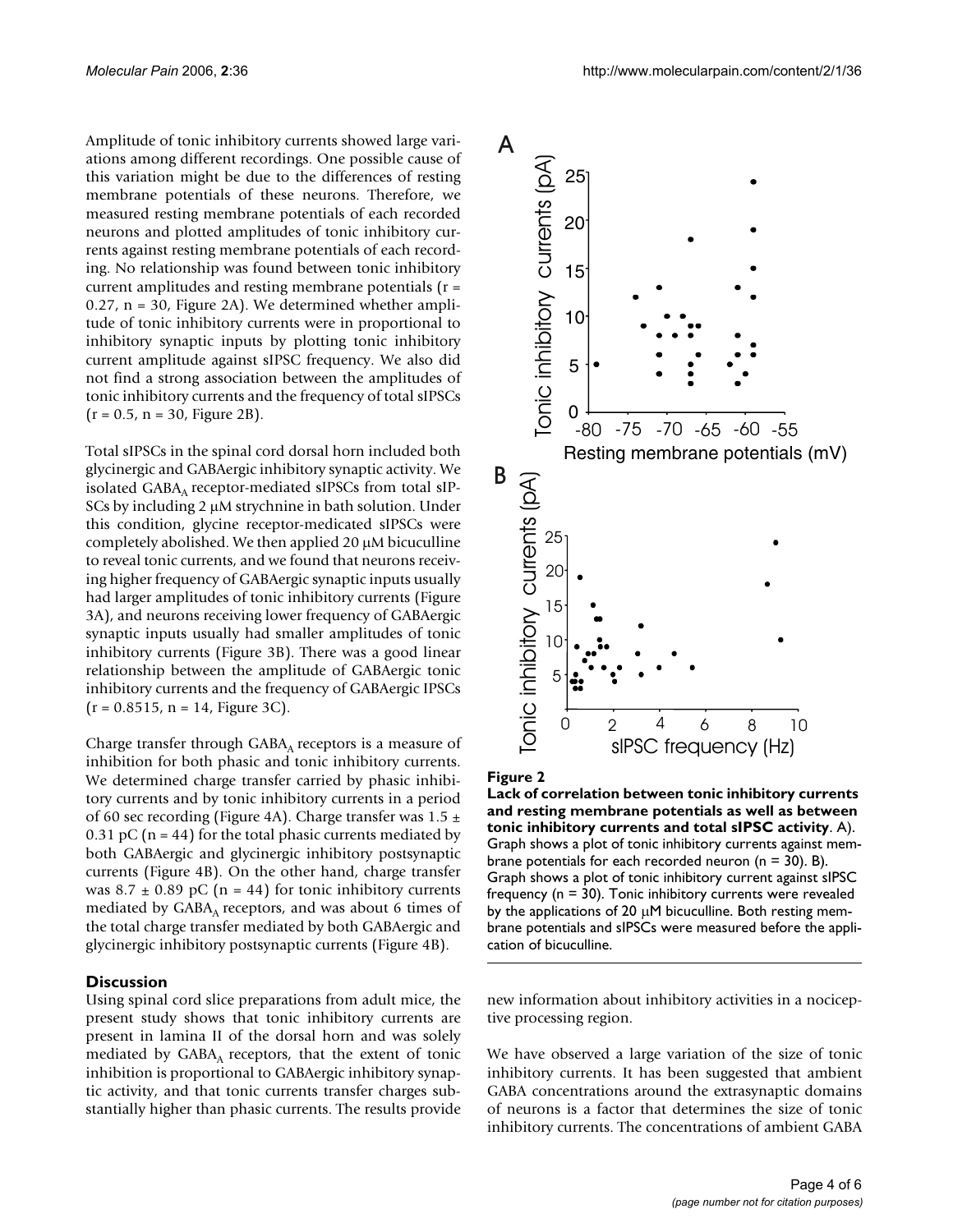

#### Figure 3

**Correlation between tonic inhibitory currents and GABAergic inhibitory synaptic activity**. A). Sample trace shows bicuculline-induced baseline shift in a lamina II neuron with high GABAergic inhibitory synaptic activity. B). Sample trace shows bicuculline-induced baseline shift in another lamina II neuron with low GABAergic inhibitory synaptic activity. C). Plot of GABAergic tonic inhibitory currents against frequency of GABAergic sIPSCs (n = 14). Linear regress coefficient  $(r) = 0.8515$ . All experiments were performed in the presence of 2  $\mu$ M strychnine.

vary from tens of nanomolar to a few micromolar based on in vivo microdialysis studies in the brain [16-19]. One possible cause of the variation may be regional and temporal differences in GABAergic neuron activity. We have shown that GABAergic sIPSC frequencies recorded in lamina II neurons have a big variation, and GABAeric sIPSC frequency and tonic current size are correlated. It is very likely that neurons with higher GABAergic sIPSC frequency have higher concentrations of ambient GABA around them due to more frequent spillover of GABA from inhibitory synapses. Therefore, these neurons have larger-sized tonic inhibitory currents mediated by extrasynpatic  $GABA_A$  receptors. This is consistent with previous



#### Figure 4

**Charge transfers mediated by phasic inhibitory currents and by tonic inhibitory currents**. A). Diagram illustrates the measurement of phasic inhibitory current charge transfer  $(Q_{PC})$  and tonic inhibitory current charge transfer  $(Q_{TC})$ . B). Bar Graph shows the comparison between  $Q_{PC}$ and  $Q_{TC}$  (n = 32). Tonic currents were revealed by the application of 20 µM bucuculline. Strychnine was not included in bath solution.

studies in cerebellar granule cells, which shows that ambient GABA concentration is maintained by action potential-dependent vesicular release and is responsible for tonic GABA<sub>A</sub> receptor activation  $[1,7,20-23]$ .

Although phasic inhibition is mediated by both  $GABA_A$ and glycine receptors in spinal cord lamina II of adult mice, we did not observe any contribution of glycine receptors to tonic inhibitory currents. The lack of glycine receptor-mediated tonic inhibitory currents could be mainly due to the lack of high affinity glycine receptor isoforms. Of different glycine receptor isoforms (α1β, α2β, α3β) identified in the CNS, their EC50 values for glycine were normally above 50 µM [24]. In contrast, extrasynaptic GABA receptors that contribute to tonic currents were found to be high affinity isoforms (e.g.  $\alpha_6\beta_3\delta$ ,  $\alpha_4\beta_3\delta$  and  $\alpha_5\beta_2\gamma_2$ ) with EC50 in nanomolar range [6].

The large charge transfer carried by GABAergic tonic inhibitory currents shown in this study indicates a persistent increase in the input conductance of lamina II dorsal horn neurons. The increase of input conductance in neurons can decrease the size and duration of the excitatory postsynaptic potentials (EPSPs), and make neurons less likely to generate action potentials. Indeed, tonic currents have been shown to be a critical determinant that controls neuron excitability in cerebellar granule cells [7-9]. In spinal cord lamina II, decreases of neuron excitability by GABAergic tonic inhibitory current may be an important